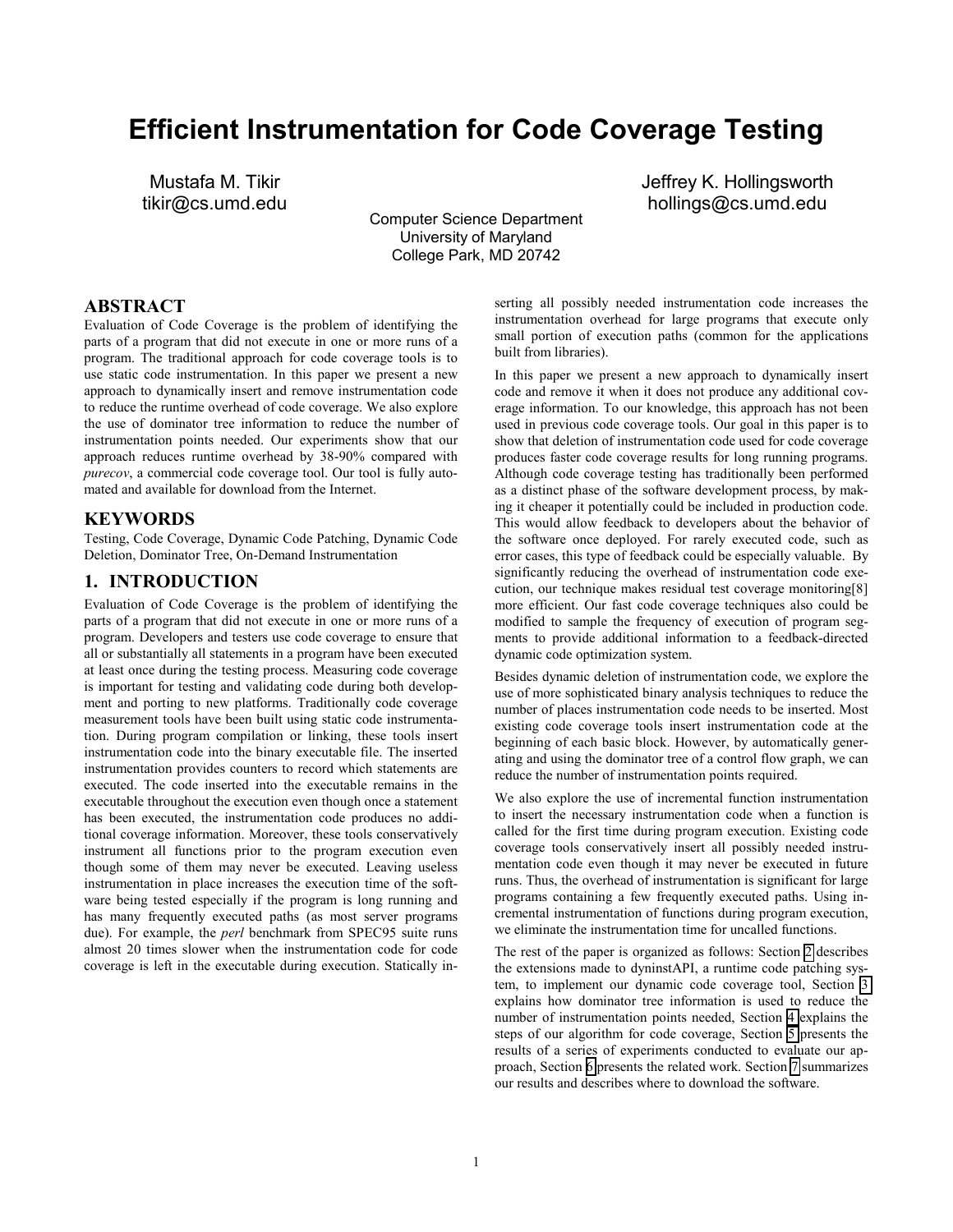# <span id="page-1-0"></span>**2. OVERVIEW OF dyninst API**

DyninstAPI is an Application Program Interface to a library that permits the insertion of code into a running program. This library provides a machine independent interface to permit the creation of tools and applications that use runtime code patching. The unique feature of this interface is that it makes it possible to insert and change instrumentation in a running program[7]. Implementations of dyninst are currently available for Alpha, Sparc, Power, Mips and x86 architectures.

Figure 1 shows the structure of dyninstAPI. A mutator process generates machine code from the high-level instrumentation code and transfers it to an application process. To insert new code, dynamic code patches, called trampolines, are placed at the point where the new code is to be inserted (shown in Figure 2).



**Figure 1. Structure of dyninstAPI** 

A base trampoline contains the relocated instruction(s) from the application address space and has slots for calling minitrampolines both before and after the relocated instructions. Minitrampolines store the machine code for high-level instrumentation code.



**Figure 2. Instrumentation Code Insertion into a Program** 

The library also allows instrumentation code to be deleted. Instrumentation code deletion is a two-phase process that first removes the branch into the instrumentation code and then later deletes the trampoline to ensure that the instrumentation code being deleted is not executing.

To implement a code coverage tool using dyninst, we extended the API to provide information about control flow graphs, basic blocks, and the ability to map source code line numbers to machine instructions. To create the control flow graph of a function we use a variation on the two-pass algorithm presented in [5]. We then create the dominator tree of a control flow graph using the algorithm in [13]. In addition we extended the system to allow per instruction instrumentation.

Originally, dyninst only supported function level instrumentation. That is, the points to which instrumentation code can be inserted were function entry, function exit and call sites. For a code coverage tool, however, we need finer grained instrumentation. We added arbitrary instrumentation points to the library. At arbitrary instrumentation points, we need to preserve the machine's condition codes that are not live (and thus not saved) in function level instrumentation. We changed the base trampoline structure to save the processor state before the execution of instrumentation code, and then restore it after the instrumentation code but before executing any other user instructions.

Another enhancement to the dyninst API involves its memory allocator. Dyninst performs a number of optimizations when the memory is allocated for base trampolines and instrumentation code. One of these optimizations tries to allocate memory for code snippets close to the instrumentation point itself. By keeping the displacement to instrumentation code small, single word branch instructions can be used. Since the reachable displacement using one-word branch instructions is limited, when dyninst de-allocates memory, it compacts the free blocks. However, this optimization causes a significant instrumentation overhead when a large amount of instrumentation code insertion repeatedly triggers the compaction algorithm. Thus, we refined memory compaction to trigger only when memory for snippets runs low to improve overall performance.

## **3. USING DOMINATOR TREES**

In this section, we explain our techniques to reduce the number of instrumentation points needed for our dynamic code coverage tools. We use properties of the immediate dominator tree of a control flow graph for instrumentation point selection.

#### **3.1 Leaf Node Instrumentation**

A *dominator tree* is a tree in which the root node is the entry basic block, and each basic block *d* dominates only its descendants in the tree. A basic block *d* of a flow graph dominates basic block *n*, *d dom n*, if every path from the entry basic block of the flow graph to *n* goes through *d*. Each basic block *n* has a unique immediate dominator *m* that is the last dominator of *n* on any path from the entry basic block to *n*.



**Figure 3. A simple CFG and Its Dominator Information**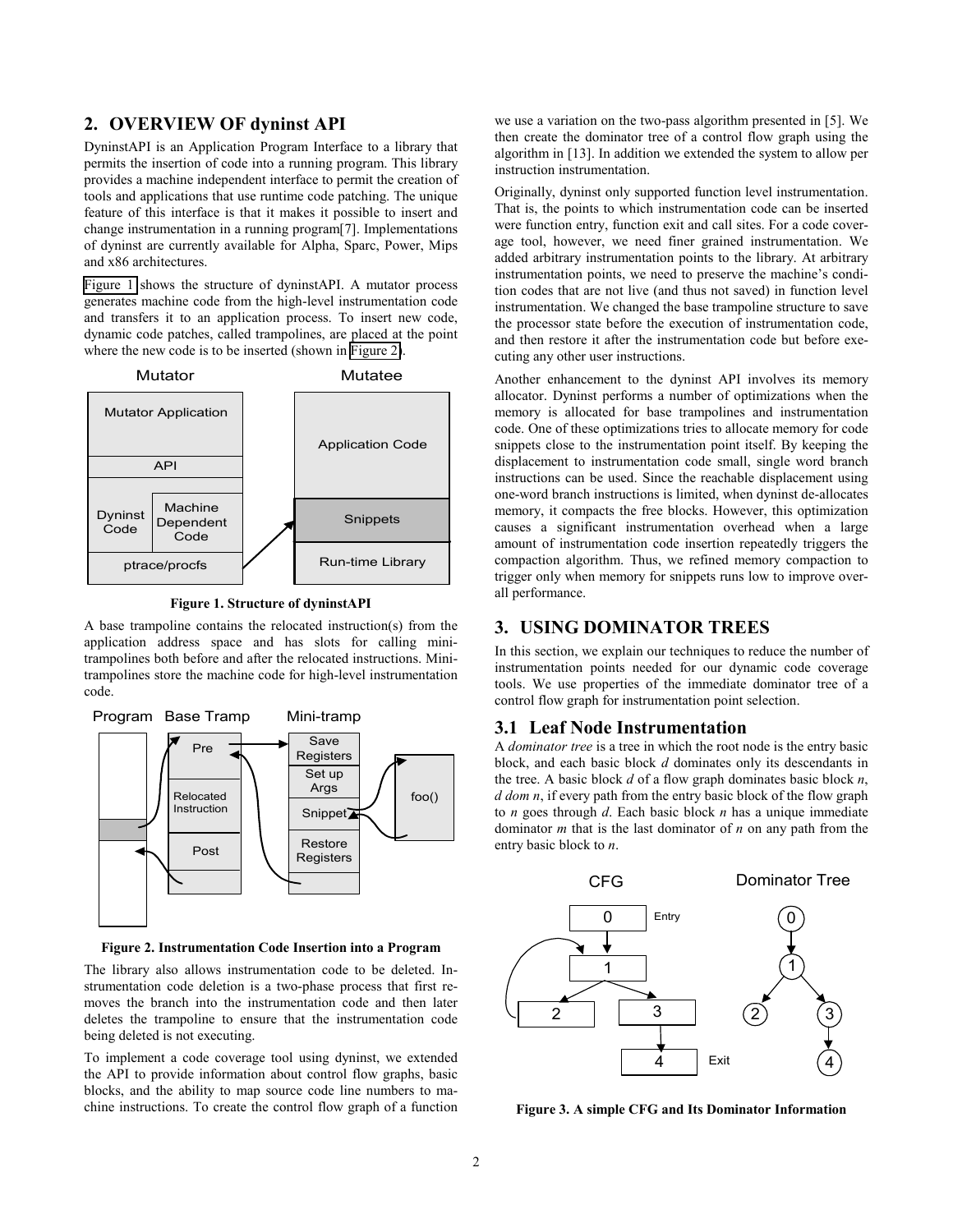<span id="page-2-0"></span>The key property of the dominator trees for our work is that for each basic block *n* in a dominator tree if *n* is executed, all the basic blocks along the path from root node to *n* in dominator tree are also executed. [Figure 3](#page-1-0) gives an example of a control flow graph and its dominator tree information.

Using the fact that coverage of a basic block might be inferred by coverage of other basic block(s), we can increase the coverage information obtained per instrumentation point by omitting the instrumentation code from an internal node of the dominator tree. That is, the instrumentation of the leaf nodes in the dominator tree will produce enough information to compute the coverage of internal nodes in the dominator tree.

## **3.2 Non-Leaf Node Instrumentation**

Leaf node instrumentation is necessary but not sufficient to produce correct code coverage results. This is because the flow of control does not have to follow a path in the dominator tree. That is we cannot guarantee that execution of basic block *n* is always followed by the execution of another basic block that is dominated by *n*. In some cases there will be cross edges in the dominator tree for the execution path. If the cross edges originate at leaf level basic blocks in the dominator tree, leaf level instrumentation will be sufficient. However if there exists a cross edge originating from internal node, *n*, the execution path may not include any leaf level basic blocks of the sub-tree rooted at *n*.



**Figure 4. Why leaf level instrumentation is not sufficient** 

Figure 4 gives an example for an execution path that creates a cross edge originating from internal node in the dominator tree. For this control flow graph, leaf level basic block instrumentation is not sufficient for correct code coverage results. For example, if we only instrument leaf level basic blocks 3 and 4 in the dominator tree, when the flow of control leaves at the exit node of control flow graph, only basic block 4 will be marked as executed. When we propagate the information obtained from the execution of leaf node towards the root, we infer that basic blocks 2 and 0 also executed. However no information about basic block 1 will be given, thus it is assumed to be unexecuted. Since the flow of control did not enter basic block 3, the leaf level instrumentation did not give any information to us about the basic blocks that dominate 3, which are 1 and 0.

To correctly capture this case, we also instrument basic block *n* if *n* has at least one outgoing edge to a basic block *m* that *n* does not dominate. In this example basic block 1 has an outgoing edge to 2

and 1 does not dominate 2. We choose basic block 1 to be instrumented besides basic blocks 3 and 4. We selected our approach because it is fast to compute. With our online approach, binary analysis time must be kept to a minimum.

Alternatively, a combination of dominator and post-dominator tree information could be used to reduce the number of instrumentation points needed compared to using only dominator tree information. That is, the execution of a basic block can also be deduced by execution of another basic block that is post-dominated by the former. However, our goal is not to find the optimal number of instrumentation points[6][14], but to minimize the sum of the analysis and instrumentation overhead. Although we use Langauer-Tarjan[13] algorithm that is linear in number of edges in a control flow graph, dominator tree construction for a control flow graph is an expensive computation relative to the limited benefit we can expect. That is, additional post-dominator information would double our binary analysis time without a significant reduction in instrumentation overhead. Thus we chose to use only dominator tree information.

## **4. CODE COVERAGE ALGORITHM**

We implemented two slightly different versions of our dynamic code coverage algorithm: code coverage with pre-instrumentation and code coverage with on-demand instrumentation. These algorithms differ in what functions are instrumented and when the instrumentation code is inserted. The selection of points to be instrumented is based on the same criteria in both implementations. For both algorithms, during the execution of the program being tested we determine if instrumentation code can be deleted, and remove it. At program termination, we record the results of code coverage by propagating line coverage information towards the root of dominator tree.

The first step of our algorithm with pre-instrumentation is to create the control flow graph and dominator tree for each function in the application. Next, for each control flow graph we choose basic blocks to be instrumented using the criteria explained in Section [3.](#page-1-0) For each basic block to be instrumented we create a Boolean variable which is initialized to false indicating that the block has not yet executed. We insert code at the beginning of the basic block that sets the corresponding Boolean variable to true. Our code coverage tool automatically creates the control flow graph, generates the dominator tree and inserts the instrumentation code.

With on-demand instrumentation only breakpoints are inserted at the beginning of each function in the application prior to the execution. During the execution of the program, when a breakpoint is reached, the control flow graph of that function is generated and the necessary instrumentation code is inserted. Thus, if the function is not called during the execution, neither the control flow graph nor the instrumentation code is generated for it.

For better performance for long running programs with many hot basic blocks and paths, we delete instrumentation code during the execution of the program. Deletion of instrumentation code includes restoring original instructions and de-allocating base trampoline and min-trampoline space. However, there is a tradeoff in instrumentation code deletion. Sometimes deletion may introduce more overhead than the resulting performance improvement. This is due to the fact that it takes time to check what is already executed and what can be deleted. For example, if there is a lot of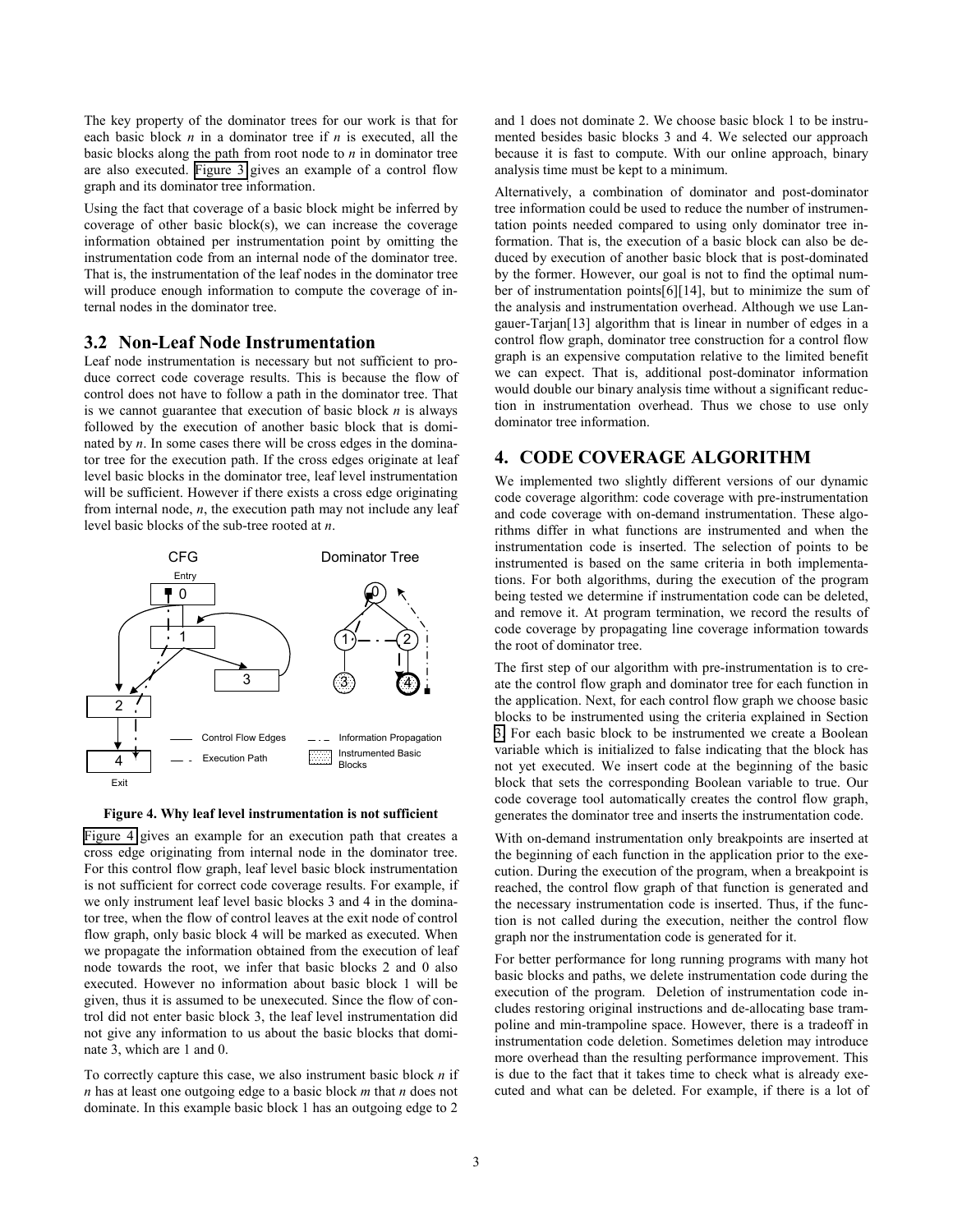<span id="page-3-0"></span>instrumentation code that never execute, the checks will mostly introduce overhead instead of improvement.

Instrumentation code can be deleted using different policies. One simple method is to delete instrumentation code at fixed time intervals. Another possibility is to delete the instrumentation code automatically just after the first time it is executed. In our current implementation, instrumentation code is deleted at fixed time intervals. It is a simple approach, easy to program and improves the execution time of the program being tested significantly. The deletion interval is a tunable parameter to our code coverage systems.

At program termination we record the results of code coverage. For our code coverage algorithms that use dominator tree information for instrumentation, we simply read the values of variables assigned to basic blocks instrumented and propagate the information along the path in the dominator tree towards the root. If the variable for a basic block is set we mark all dominators as executed. Our code coverage tool then either generates a binary file that contains information about which lines were executed or displays the coverage information through its user interface.

Relative to static instrumentation that can completely re-structure a binary, our approach uses a base trampoline and a minitrampoline for each instrumentation code inserted. Therefore the cost of each instrumentation point also includes the execution of branch/call instructions from executable address space to the base trampoline and from the base trampoline to the mini-trampolines. However, the fact that we can remove instrumentation code at runtime helps to offset this penalty.

## **5. EXPERIMENTS AND RESULTS**

To evaluate the effectiveness of our approach, we ran a workload of test programs with and without using dominator information and varying the dynamic code deletion interval. As a comparison, we also ran the applications through *purecov* (*version 4.1 Solaris 2.6*), a commercial code coverage tool that uses static code editing. We measured the execution time of programs instrumented by our dynamic code coverage tools including the setup time for control flow graph generation, dominator tree construction, and instrumentation code insertion. We tested code coverage for *PostgreSQL*, an object-relational DBMS, using the *Wisconsin*[9] and *crashme*[2] benchmarks, the C programs and two of the Fortran programs from the *SPEC95* benchmarks[4]. Experiments were conducted on a SUN-SPARC ULTRA 10 with 500MB of main memory, and compiled with gcc version 2.95.1 with debug option enabled. We also measured the total number of basic blocks in the program being tested and the number of instrumentation points needed when dominator tree information is used. We ran the same set of experiments for both code coverage with preinstrumentation and code coverage with on-demand instrumentation.

#### **5.1 Reduction in Instrumentation Points**

To quantify the benefits of using dominator tree information, we calculated the number of instrumented basic blocks with and without using dominator tree information. We repeated the experiments using our on-demand instrumentation algorithm.

Figure 5 summarizes the ratio of the number of instrumented basic blocks to the total number of basic blocks in the application for the programs we tested. Details about the code coverage instrumentation statistics for all programs we tested are given in the tables in Appendix A. For each program, there are four bars. The bars labeled *all blocks* correspond to the code coverage tools with all basic blocks instrumentation and the ones labeled *dominator* indicate use of dominator tree information. The *OD* suffix indicates our code coverage algorithms with on-demand instrumentation.

Figure 5 shows that using dominator tree information with preinstrumentation reduced the number of instrumentation points needed by 34% to 49% compared to all basic blocks instrumentation. Similarly, it shows that using dominator tree information with on-demand instrumentation, we reduced the number of instrumentation points needed from 33% to 49%, which corresponds to 42% to 79% reduction in the total number of basic blocks instrumented when all blocks instrumentation and dominator tree information is used.

Figure 5 shows that the gain using dominator tree information is less for *gcc*, *perl*, and *vortex* than the other programs tested. These programs have lexical analyzers and parser functions in them. These types of functions have complex control flow graphs containing many basic blocks with few instructions and many control flow edges. These properties result in a large number of leaf level basic blocks in the dominator trees and also a large number of internal basic blocks that require instrumentation (as described in Section [3.2\)](#page-2-0)





**Figure 5. Ratio of Instrumented Basic Blocks to the Total Number of Basic Blocks** 

Figure 5 also shows that using on-demand instrumentation, our code coverage algorithm reduces the amount of instrumentation code inserted compared to static instrumentation. Combining ondemand instrumentation with dominator trees consistently results in the fewest number of instrumented basic blocks. However, the number of instrumentation points needed in *tomcatv* is not reduced by on-demand instrumentation, as *tomcatv* has no un-called functions in its execution. Overall we were able to eliminate instrumentation from 42% to 79% of the basic blocks in the executables.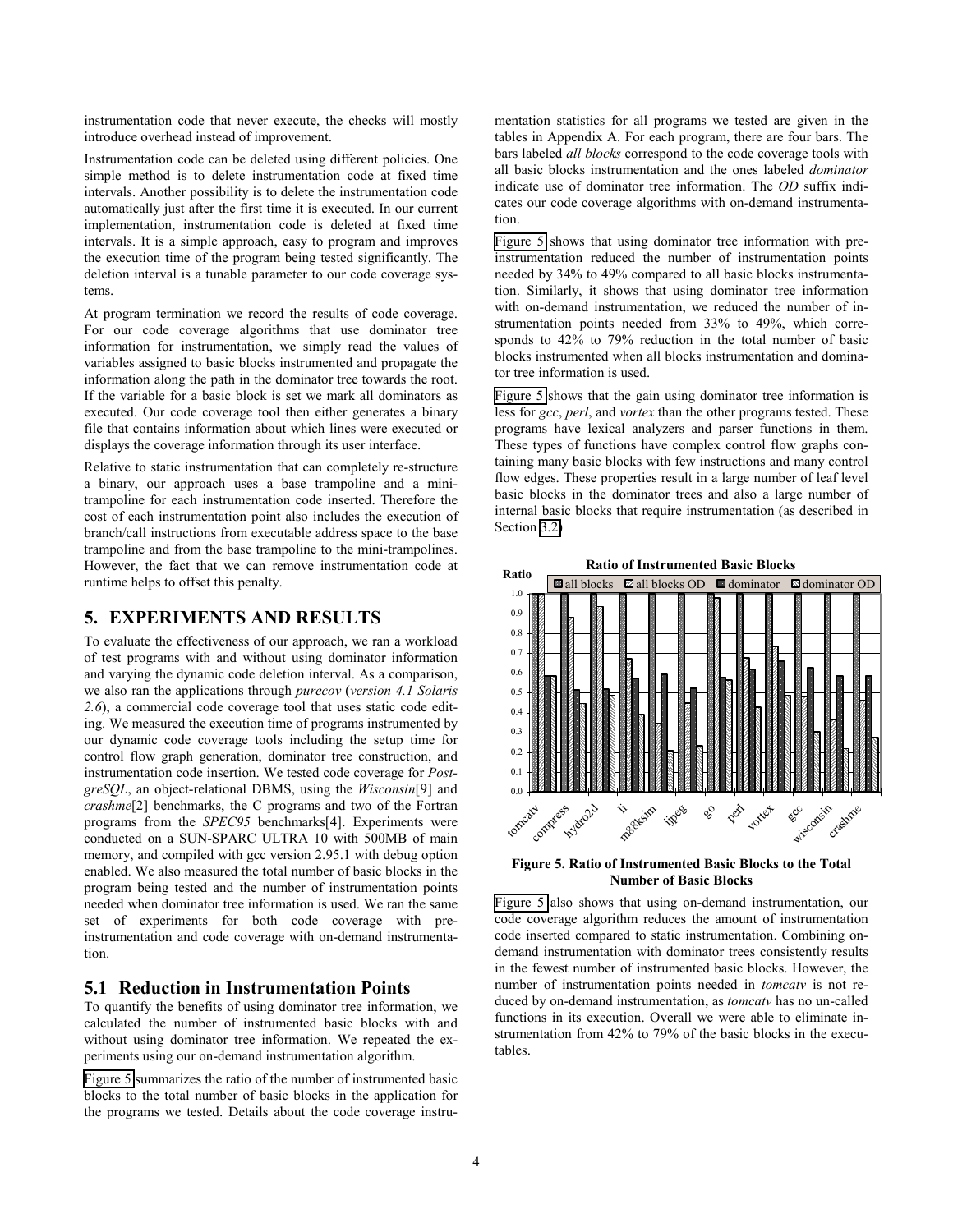#### <span id="page-4-0"></span>**5.2 Coverage Percentage Curves**

In this section, we present the source code line coverage percentage versus time to show how rapidly various applications reach certain levels of coverage. We measured the source code line coverage percentage by stopping the running process at fixed time intervals and calculating the percentage source lines executed.



**Coverage Percentage for SPEC/compress**

**Figure 6. Source Line Coverage Percentage for compress** 

Figure 6 shows the source line coverage percentage versus time for *compress* from SPEC95 benchmark suite. The coverage percentage in Figure 6 steeply increases to 76% in the first 18% of the execution time and stays at this level through the rest of the execution. That is, most of the basic blocks that will execute are covered at the beginning of the program and during the rest of its execution mostly the same basic blocks are re-executed.



**Figure 7. Source Line Coverage Percentage for PostgreSQL with Wisconsin Benchmark** 

Figure 7 shows the source code line coverage percentage for *PostgreSQL* using *Wisconsin* benchmark queries. The *Wisconsin* benchmark queries are designed to measure the query optimization performance of database systems using selection, join, projection, aggregate, and simple update queries. We conducted the experiments using a single-user version of *PostgreSQL*. The fact that the database was in single user mode partially explains the relatively low coverage percentage in Figure 7.

Unlike Figure 6, the source code line coverage percentage for *PostgreSQL* using the *Wisconsin* benchmark increases gradually to 19% through the whole execution, staying around 10% in the first half. However, the source code line coverage percentage mostly remains steady for several intervals during the execution

indicating the existence of many frequently executed paths and reexecution of many basic blocks during these intervals.

Figure 7 also shows that, unlike *compress*, the time spent executing instrumentation code is distributed among these intervals rather than being at the beginning of the program execution.

### **5.3 Execution Time**

We next look at the impact of dynamic code deletion and dominator information usage for the applications in Section 5.2. We present the execution times using our techniques and compare it to the commercial code coverage tool *purecov*.

Figure 8 shows the slowdown ratios of *compress* with respect to original execution time. It has five kinds of bars. The bar labeled *PC* shows the execution time slowdown ratio for *compress* instrumented using *purecov*. The rest of the bars are divided into four categories; each category corresponds to slowdown ratios of *compress* instrumented using one of our dynamic code coverage algorithms. Categories labeled *dominator* use dominator tree information for instrumentation where the ones labeled *all blocks* indicate our dynamic code coverage tools with all basic blocks instrumentation. The suffix *OD* indicates use of on-demand function instrumentation. In each category, the bars are labeled with numbers to represent different instrumentation code deletion intervals (in seconds). Bars labeled 0 indicate that instrumentation code is not deleted at all. Each bar is composed of two or three segments.

**Slowdown for SPEC/compress Ratio**



**Figure 8. Execution Time Slowdown Ratios for compress** 

Figure 8 shows that all of our code coverage tools significantly outperform *purecov* execution for all deletion intervals studied. It also shows that there is a significant decrease in execution time when dynamic instrumentation code deletion is enabled. This is due to two reasons; 1) Most of the instrumentation code is executed at the beginning and deleted shortly after it is executed, and 2) There are few basic blocks in compress and the overhead of checking whether instrumentation code is executed or not during the deletion intervals is not significant. Even if we instrument all basic blocks, after a couple deletion intervals most of the instrumentation code is deleted. This explains the relatively insignificant gain when using dominator tree information despite the fact that dominators were able to eliminate instrumentation points for over 55% of the basic blocks (as shown in [Figure 5\)](#page-3-0). Likewise on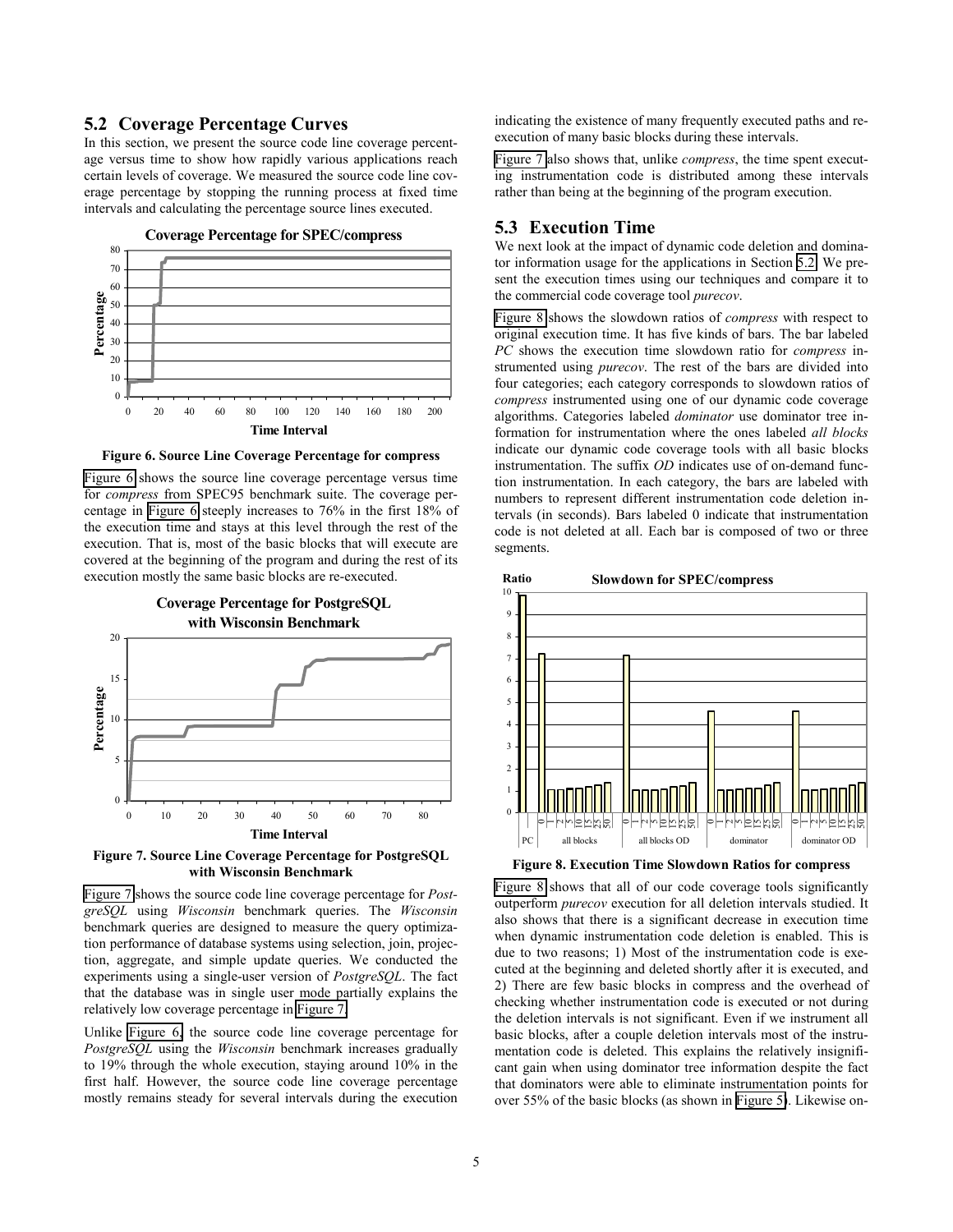demand instrumentation provides little benefit. [Figure 8](#page-4-0) also shows that the execution times increase slightly for larger deletion intervals for all of our code coverage tools due to re-execution of some instrumentation code in the first couple deletion intervals.

[Figure 8](#page-4-0) also shows that without dynamic code deletion, our dynamic code coverage tools using dominator tree information outperform the ones using all basic blocks instrumentation. Surprisingly, our techniques outperform *purecov* execution even without code deletion when all basic blocks instrumentation is used. This is due to the fact that sometimes *purecov* inserts more instrumentation code than our code coverage tools with all basic blocks instrumentation (An examination of purecov code indicates that purecov inserts unnecessary instrumentation code around the pseudo-instruction that implements integer division of the SPARC).

[Figure 8](#page-4-0) also shows that, for *compress*, our dynamic code coverage tools with on-demand function instrumentation slightly outperform the ones with pre-instrumentation. This is due to the fact that 89.1% of the total basic blocks in *compress* are executed during the program execution and the setup time for *compress* is not significant compared to the total execution time.

For *compress* instrumented by our dynamic code coverage tools, the best execution time occurs using a 2-second deletion interval and is 90% better than *purecov* execution time. The slowdown ratio for our best execution time with respect to original execution is 1.003. That is, our dynamic code coverage tool introduces only a 0.3% run time overhead compared to the original execution of *compress*.

Figure 9 presents the execution time slowdown ratios, with respect to original execution time, of *PostgreSQL* for the *Wisconsin* benchmark instrumented by purecov and our dynamic code coverage tools. The gray segment in each bar represents the setup time for each tool where the bottom light colored segment is execution time of the program. For our dynamic code coverage tools with on-demand instrumentation, gray segment represents the control flow graph generation and instrumentation time, which is distributed throughout the execution. The dark top segment represents the time spent during instrumentation of breakpoints at function entry points. (Although setup times were shown in [Figure 8,](#page-4-0) they were so insignificant for *compress* that they were not visible).

Figure 9 shows that setup times for our code coverage tools with pre-instrumentation is significant due to the existence of many complex control flow graphs and the large number of basic blocks in *PostgreSQL*. That is, the control flow generation and instrumentation code insertion for all functions in *PostgreSQL* introduces a significant overhead. The setup time for our code coverage tools with on-demand instrumentation is not significant since it only requires inserting breakpoints at the beginning of the functions. Figure 9 also shows that control flow graph generation and instrumentation of functions for our dynamic code coverage tools with on-demand instrumentation takes significantly less time compared to our tools with pre-instrumentation.

Figure 9 shows that our code coverage tool with preinstrumentation and all basic blocks instrumentation is outperformed by *purecov* significantly. This is due to two reasons. First, even though only 36% of the basic blocks are executed, preinstrumentation creates control flow graphs for un-called functions and inserts instrumentation code for all basic blocks. Unlike our code coverage algorithms, *purecov* does not suffer from control flow graph generation and instrumentation code insertion during execution. Second, the deletion interval overhead, for checking whether instrumentation code is executed or not, is significant when many basic blocks are never executed. That is, most of the checks during the deletion intervals are not profitable but introduce overhead. Figure 9 shows that our code coverage tool with pre-instrumentation and dominator tree information usage performs slightly better than purecov since it introduces fewer instrumentation points compared to all block instrumentation.

**Slowdown for PostgreSQL with Wisconsin Ratio**



**Figure 9. Execution Time Slowdown Ratios for PostgreSQL with Wisconsin Benchmark** 

Figure 9 also shows that our code coverage tools with on-demand instrumentation outperform our code coverage tools with preinstrumentation since they do not generate control flow graphs for un-called functions nor insert instrumentation code for basic blocks that are not executed. Our on-demand instrumentation technique also reduces the deletion interval overhead by introducing instrumentation code incrementally that eliminates the checks that would otherwise be done in previous deletion intervals.

Like in [Figure 8,](#page-4-0) the results in Figure 9 indicate that using dynamic code deletion produces faster code coverage results. Unlike [Figure 8,](#page-4-0) every-second deletion performs slightly worse than no dynamic code deletion for pre-instrumentation case, since the more instrumentation code must be checked.

Figure 9 shows that combining on-demand instrumentation and dominator tree information usage is complementary. While using dominator tree information reduces the number of instrumentation points needed, using on-demand instrumentation reduces the setup time and deletion interval overhead of checking whether the instrumentation code can be deleted or not. Using both dominator tree information and on-demand instrumentation, we reduced the amount of instrumentation code inserted by 78.2% compared to the total number of basic blocks in the program.

For this application, the best execution time occurs when a 15 second deletion interval is used. The slowdown ratio for our best execution time with respect to original execution is 1.31 and it is 44% better than *purecov* execution time.

We present execution time slowdown ratios for the rest of the programs in Appendix B for the interested reader. The format of the rest of the graphs is exactly same with the ones in this section.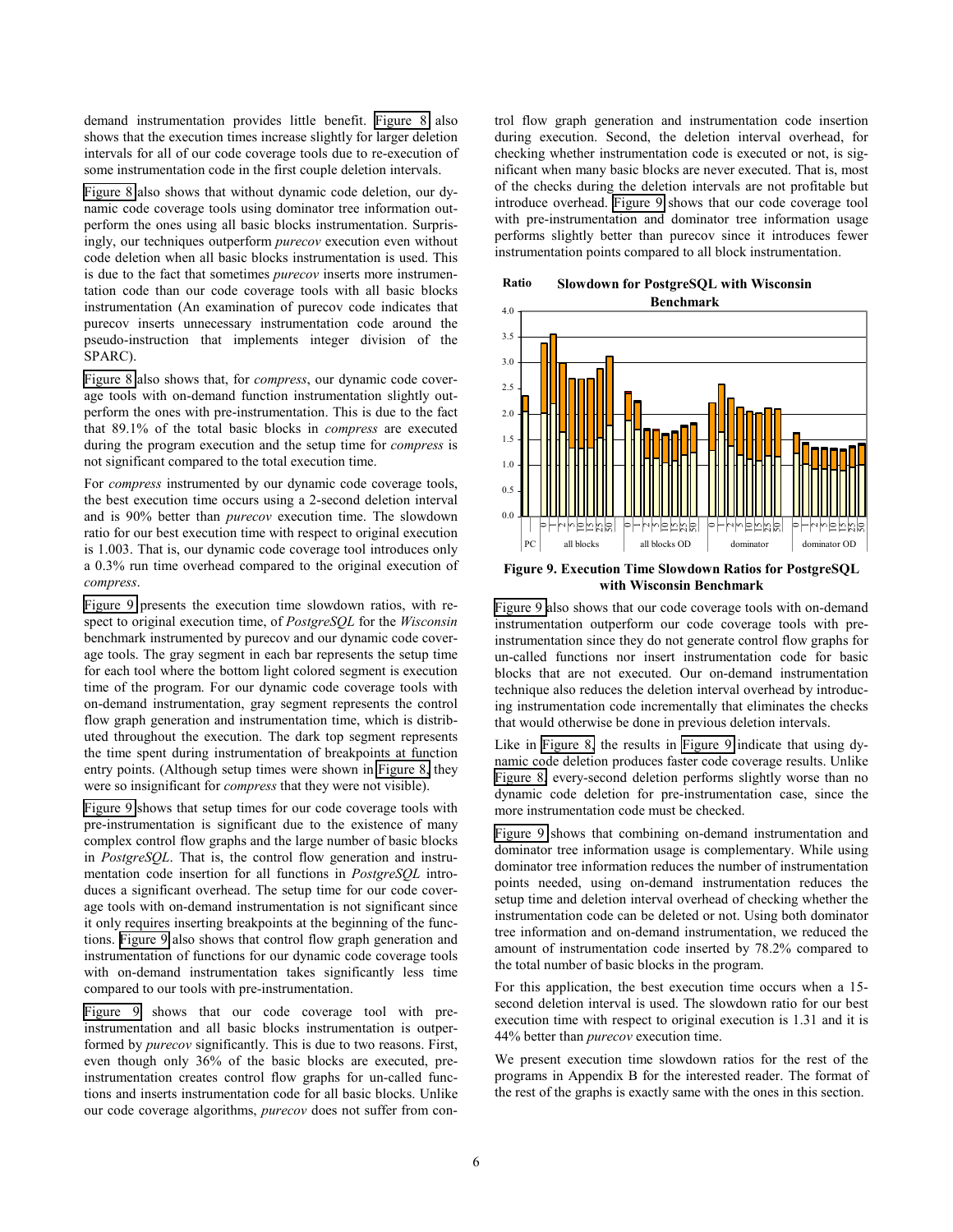## <span id="page-6-0"></span>**5.4 Overall Slowdown**

We also calculated the slowdown ratio with respect to the original execution time for programs instrumented using purecov and our dynamic code coverage tool. We took the results for 2-second deletion interval for our dynamic code coverage tools (We decided to present the results for 2-second deletion interval as representative of our techniques rather than using the best deletion interval for each application).

Table 1 presents the execution time slowdown ratios (computed as the ratio of instrumented execution time to un-instrumented execution time) for the programs we tested. In the second column we give the original execution times in seconds. The next four columns give the slowdown ratios of the programs instrumented by our dynamic code coverage tools using dominator tree information and all basic blocks instrumentation for both preinstrumentation and on-demand instrumentation. The results presented in Table 1 for our code coverage tools include setup time for control flow graph generation, dominator tree construction and instrumentation. The last column of the table gives the slowdown ratios of the programs instrumented using *purecov*.

Table 1 shows that purecov slows down the execution from 1.8 for *tomcatv* to 19.8 times for *perl*. However our dynamic code coverage tool with on-demand instrumentation slows down the execution only a factor of 1.002 to 2.6 using dominator tree information Our code coverage tools with on-demand instrumentation frequently outperform the ones with pre-instrumentation.

|            | Original<br><b>Execution</b> | <b>Slowdown Using</b><br><b>Dominator Tree</b><br><b>Information</b> |               | <b>Slowdown Using</b><br><b>All Basic Blocks</b><br><b>Instrumentation</b> |                 | Slowdown<br>using |
|------------|------------------------------|----------------------------------------------------------------------|---------------|----------------------------------------------------------------------------|-----------------|-------------------|
|            | Time<br>(sec)                | Pre-Inst.                                                            | On-<br>Demand | Pre-Inst.                                                                  | $On-$<br>Demand | purecov           |
|            |                              |                                                                      | Inst.         |                                                                            | Inst.           |                   |
| tomcatv    | 77.9                         | 1.003                                                                | 1.002         | 1.003                                                                      | 1.002           | 1.83              |
| postgres   | 254.4                        | 1.80                                                                 | 1.43          | 2.16                                                                       | 1.56            | 2.09              |
| -crashme   |                              |                                                                      |               |                                                                            |                 |                   |
| postgres   | 90.5                         | 2.30                                                                 | 1.34          | 2.99                                                                       | 1.71            | 2.35              |
| -wisconsin |                              |                                                                      |               |                                                                            |                 |                   |
| hydro2d    | 764.4                        | 1.01                                                                 | 1.01          | 1.01                                                                       | 1.01            | 2.73              |
| ijpeg      | 223.9                        | 1.07                                                                 | 1.08          | 1.13                                                                       | 1.14            | 4.74              |
| go         | 118.3                        | 1.08                                                                 | 1.06          | 1.23                                                                       | 1.20            | 5.23              |
| vortex     | 50.3                         | 1.69                                                                 | 1.48          | 1.90                                                                       | 1.66            | 7.27              |
| gcc        | 50.9                         | 3.90                                                                 | 2.58          | 4.96                                                                       | 3.26            | 8.97              |
| m88ksim    | 133.5                        | 1.11                                                                 | 1.06          | 1.14                                                                       | 1.06            | 9.43              |
| li         | 373.4                        | 1.02                                                                 | 1.01          | 1.03                                                                       | 1.02            | 9.45              |
| compress   | 219.4                        | 1.03                                                                 | 1.003         | 1.04                                                                       | 1.02            | 9.88              |
| perl       | 67.1                         | 2.53                                                                 | 2.37          | 2.70                                                                       | 2.56            | 19.78             |

**Table 1. Comparison of slowdown ratios with respect to original execution times for our dynamic code coverage tools with on-demand and pre- instrumentation, and** *purecov***.** 

Table 1 shows that the difference between the slowdown ratios using our tools with on-demand instrumentation and preinstrumentation is higher for *gcc*, *postgres*, *vortex*, and *perl* compared to the other programs we tested. This is due to the fact that these programs have many basic blocks and control flow edges and a significant portion of these basic blocks are not executed. That is, our code coverage algorithm with pre-instrumentation spends a significant amount of time to create control flow graphs

and insert instrumentation code for un-called functions, and thus introduces a significant amount of instrumentation code that is not executed but must be checked during each deletion interval.

#### **6. RELATED WORK**

The two systems most closely related to our dynamic code coverage tool are the commercial code coverage tools, PureCoverage[3] and C-Cover[1]. To locate untested areas of code, PureCoverage uses Object Code Insertion (OCI) technology to insert usage tracking instructions into the object code for each function and block of code during a post compilation, pre-link pass. Additionally PureCoverage also counts the number of function calls for the functions and execution counts of each source line executed. However, since they use a small number of bits for each counter, only an approximate count is returned. Similarly, C-Cover automatically adds probes to C and  $C++$  source code by intercepting calls to the compiler[1]. C-Cover also displays condition/decision coverage and function coverage results. Unlike our dynamic code coverage tool, these tools statically edit the source code or executable and the code inserted remains inside the executable during the executions. Moreover, these tools conservatively insert all instrumentation code for each function in the application. Our dynamic code coverage tool also uses dominator tree information to reduce the number instrumentation points and incremental function instrumentation to reduce the overhead of instrumentation for un-called functions.

Pavlopoulou and Young[8] present a prototype system that implements residual test coverage monitoring for Java applications. The purpose of residual test coverage monitoring is to provide feedback from actual use of deployed software to developers, helping developers to validate and refine the models they have relied upon in quality assurance. However, it is unlikely to be accepted by users unless monitoring performance impact is very small. To reduce the cost of continued monitoring, the prototype presented[8] selectively re-instruments the program under test to monitor only the coverage obligations that remain unmet. However, our technique can be used to reduce monitoring overhead by deleting instrumentation code during the program execution, which will make residual test coverage monitoring more efficient.

Agrawal[6] also uses properties of dominator trees as part of software testing. Agrawal presents techniques to find small subsets of nodes in a control flow graph with the property that if the subset is covered by a test case, the remaining nodes are automatically covered. The technique finds the strongly connected components of the union of pre- and post dominator trees of a control flow graph. Unlike our work, this approach spends a significant amount of time to find the nodes to be instrumented by running two algorithms for dominator tree construction and one to find strongly connected components. The role of dominator trees is also different. Agrawal uses properties of dominator trees to provide programmers guidance about how to create test cases to provide significant code coverage for each case. In contrast, our use of dominator trees is to efficiently measure code coverage.

Path Profiles<sup>[15]</sup> can be used to compute the code coverage via a multi-phase algorithm. The key idea behind the path-profiling algorithm is to identify the potential paths with states that are represented as integers. A minimal number of edges in a DAG are labeled with integer values such that each path from entry to the exit of the DAG produces a unique sum of the edge values along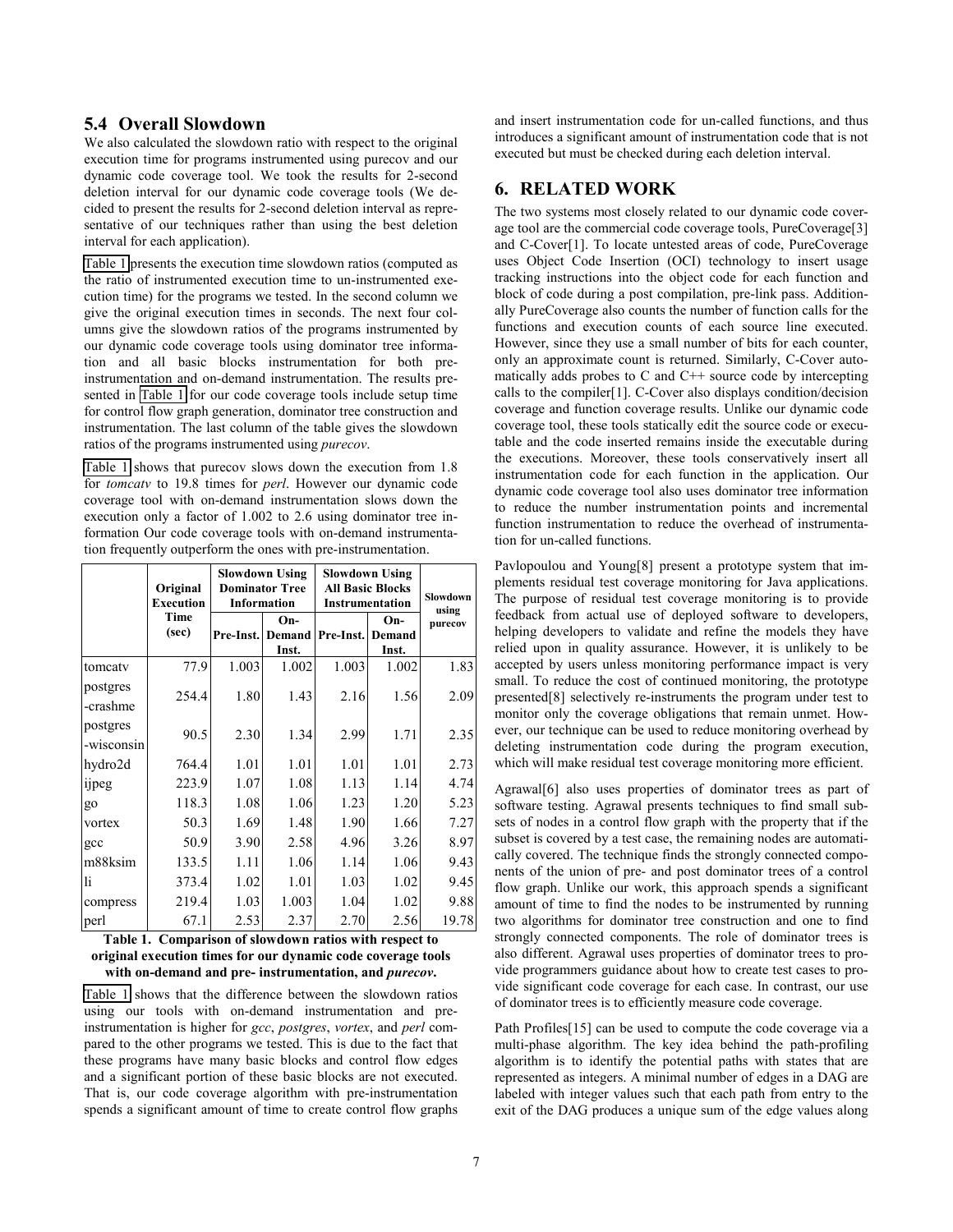<span id="page-7-0"></span>that path. At the exit node of a DAG, the unique sum is used to identify the executed path and increment the counter assigned to it. At program termination, the non-zero counter values of the paths can be used to identify covered lines in the executable after regeneration of the executed paths. However, with complex control flow graphs and many executed paths, the path-profiling algorithm requires many counters. Also the path regeneration phase may introduce significant overhead before the execution terminates. Unlike our code coverage algorithm, deletion of instrumentation code is not possible as the labels assigned to edges are required throughout the execution to identify acyclic paths that will possibly be executed. The results presented for path profiling in [15] include only the run-time overhead of the instrumentation code during the execution. That is, they do not include the time spent for minimal edge labeling of DAGs, insertion of instrumentation code and path regeneration from the unique identifiers of executed paths. In contrast, the overhead of our code coverage tools presented in this paper includes the analysis, setup and instrumentation time.

Digital Continuous Profiling Infrastructure (DCPI)[10, 11, 16] is a suite of software profiling tools that provide transparent, lowoverhead profiling of complete systems. DCPI uses hardware performance counters on the Alpha processors to sample the program counter periodically, and can be setup to produce basic block flow graphs annotated with approximate execution counts. These execution counts, however, are approximate values and may not exist for each instruction or basic block in the executable, which makes it difficult to produce exact code coverage results.

Whole Program Paths (WPP)[12] can also be used to extract code coverage results that give the dynamic behavior of a program. WPP produces a trace of the acyclic paths from the execution of a program and turns the sequence of acyclic paths into a contextfree grammar. The outcome of WPP, program paths or traces sequences of consecutively executed basic blocks, offer a clear window into program's dynamic behavior. However, in existence many frequently executed paths, WPP introduces a significant runtime overhead to compute the context free grammar.

# **7. CONCLUSIONS**

Using dominator tree information for our dynamic code coverage with pre-instrumentation and on-demand instrumentation reduces the number of instrumentation points needed by 34-49% compared to all basic blocks instrumentation. Moreover, combining our dynamic code coverage with on-demand instrumentation using dominator tree information reduces by 42-79% the total number of basic blocks that must be instrumented. However, the most significant gains come from removing instrumentation code once a block is covered rather than from binary analysis algorithms to optimize instrumentation placement.

Our dynamic code coverage always outperforms *purecov* execution for the programs we tested. Even if all basic blocks are instrumented, for most deletion intervals our dynamic code coverage algorithm outperforms *purecov* execution. That is, dynamic deletion of instrumentation code reduces the overhead for programs with many infrequently executed (or even unexecuted) paths as well as for those with many frequently executed paths. Using a combination of dominator tree information and ondemand function instrumentation, we reduce not only the setup time but also the overhead during deletion intervals by eliminating the instrumentation code insertion for un-called procedures. By combining on-demand instrumentation and dominator tree information usage, we reduce the runtime overhead by 38-90% compared to *purecov* execution.

More importantly, for many applications, code coverage overhead is now tens of percent of the original execution time rather than several times the execution time. By reducing code coverage costs, it is now possible to consider including it as part of production code. Such an approach would greatly increase information about the execution of extremely infrequent error cases and could provide additional useful feedback to developers. Moreover, our fast code coverage techniques could be modified to sample the frequency of execution of basic blocks to provide additional information to a feedback-directed dynamic optimization system.

Our code coverage tools are fully automated and available for download from the Internet. The binary distribution of dyninst library and our dynamic code coverage tools can be obtained from http://www.dyninst.org/rel3.0/index.html.

#### **Acknowledgements**

This work was supported in part by NSF awards ASC-9703212 and EIA-0080206, and DOE Grants DE-FG02-93ER25176 and DE-FG02-01ER25510.

# **8. REFERENCES**

- [1] *C-Cover Code Coverage Analyzer for C/C++*, . http://www.bullseye.com/ccover.html, Bullseye Testing Technology.
- [2] *Crashme Benchmark by MySQL Database System*, . http://www.mysql.com/information/crash-me.php.
- [3] *Rational PureCoverage for Unix*, . http://www.rational.com/products/purecoverage/index.jtmpl, Rational Software Corporation.
- [4] *SPEC newsletter*, . September 1995, http://www.specbench.org/osg/cpu95/CINT95.
- [5] A. Aho, R. Sethi, and J. Ullman, *Compilers: Principles, Techniques and Tools*. 1986: Addison-Wesley Publishing Com.
- [6] H. Agrawal, "Dominators, Super Blocks and Program Coverage," *POPL 94*, Portland, Oregon, pp. 25-34.
- [7] B. Buck and J. K. Hollingsworth, "An API for Runtime Code Patching," *The International Journal of High Performance Computing Applications*, **14**, Winter 2000, pp. 317-329.
- [8] C. Pavlopoulou and M. Young, "Residual Test Coverage Monitoring," *International Conference on Software Enginnering*. 1999, Los Angeles, CA, pp. 277-284.
- [9] D. Bitton, D. J. DeWitt, and C. Turbyfill, "Benchmarking Database Systems - A Systematic Approach," *Ninth International Conference on Very Large Data Bases*. Oct. 31-Nov. 2, Florence, Italy.
- [10] J. Dean, C. A. Waldspurger, and W. E. Weihl, "Transparent, Low-Overhead Profiling on Modern Processors," *Workshop on Profile and Feedback-Directed Compilation*. October, Paris, France.
- [11] J. Dean, J. E. Hicks, C. A. Waldspurger, W. E. Weihl, and G. Chrysos, "ProfileMe: Hardware Support for Instruction-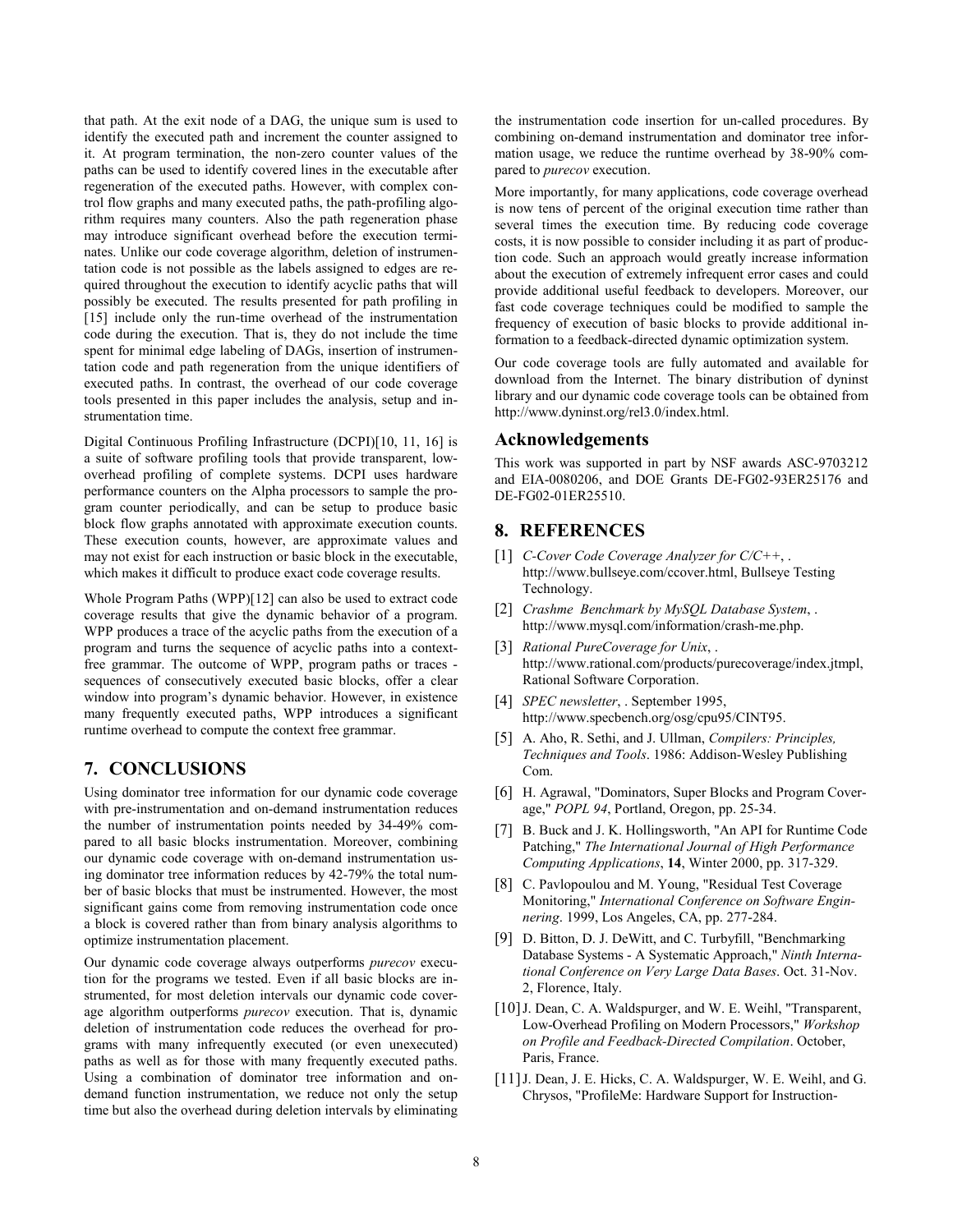Level Profiling on Out-of-Order Processors," *30th Symposium on Microarchitecture (Micro-30)*. December.

- [12] J. Larus, "Whole Program Paths," *PLDI '99*. May 1999, Atlanta, GA.
- [13] S. S. Muchnick, *Advanced Compiler Design and Implementation*. 1997: Morgan Kaufmann, Publishers Inc.
- [14] R. L. Probert, "Optimal Insertion of Software Probes in Well-Delimited Programs," *IEEE Transactions on Software Engineering*, January, 1981, pp. 34-42.

# **APPENDIX A**

In this appendix, we present details of the instrumentation statistics for our code coverage algorithms for all programs we tested. We also present percentage reduction in number of instrumentation points needed when dominator information is used.

|          | <b>Total</b>                  | <b>Instrumented Basic Blocks</b> |              |              |                  |
|----------|-------------------------------|----------------------------------|--------------|--------------|------------------|
|          | <b>Basic</b><br><b>Blocks</b> | Leaf                             | Non-<br>Leaf | <b>Total</b> | <b>Reduction</b> |
| tomcaty  | 53                            | 27                               | 4            | 31           | 41.5 $%$         |
| compress | 269                           | 126                              | 12           | 138          | 48.7%            |
| hydro2d  | 740                           | 356                              | 28           | 384          | 48.1%            |
| li       | 2,532                         | 1,229                            | 223          | 1,452        | 42.7%            |
| m88ksim  | 5,742                         | 2,844                            | 560          | 3,404        | 40.7%            |
| ijpeg    | 5,946                         | 2,756                            | 361          | 3,117        | 47.6 %           |
| go       | 11,233                        | 4,571                            | 1,916        | 6,487        | 42.3 %           |
| perl     | 13,181                        | 6,695                            | 1,432        | 8,127        | 38.3 %           |
| vortex   | 19,047                        | 8,137                            | 4,442        | 12,579       | 34.0%            |
| gcc      | 68,458                        | 28,915                           | 13,866       | 42,781       | 37.5 %           |
| postgres | 45,140                        | 23,011                           | 3,353        | 26,364       | 41.6 $%$         |

#### **Table 2. Pre-Instrumentation Points using All Basic Blocks vs. Dominator Tree Information**

Table 2 presents the results for the code coverage tool with preinstrumentation. The first column contains the programs we used for experiments. In the second column we give the total number of basic blocks in the executable. For instrumentation using dominator tree information, we divide the number of instrumented basic blocks in to two parts: Leaf node instrumentation and non-leaf node instrumentation count. The last column of the table gives the percentage reduction in the number of instrumentation points needed for our dynamic code coverage with pre-instrumentation using dominator tree information.

Table 2 shows that using dominator tree information reduced the number of instrumentation points needed by 34% to 49% compared to all basic blocks instrumentation.

Similarly, Table 3 presents the results for combining dominator tree information with on-demand instrumentation. In the third column, we give the total number of basic blocks in the executed functions for the workload we used. That is, the third column is the number of instrumentation points needed for all basic blocks instrumented for our code coverage algorithm with on-demand instrumentation.

Unlike Table 2, Table 3 contains two entries for *postgres* since the number of instrumented basic blocks changes based on the workload. Similarly, the last column of the table gives the percentage reduction in the number of instrumentation points needed com-

- [15] T Ball and J. R. Larus, "Efficient Path Profiling," *29th Annual IEEE/ACM International Symposium on Microarchitecture*, Paris, France, pp. 46-57.
- [16] W. E. Weihl, *CPI: Continous Profiling Infrastructure, DIGITAL Forefront Magazine* 1997.

pared with instrumenting all basic blocks in the set of functions executed.

|                        |                                               | <b>Basic Blocks</b>             | <b>Instrumented</b> |        |        |        |
|------------------------|-----------------------------------------------|---------------------------------|---------------------|--------|--------|--------|
|                        | <b>Total</b><br><b>Basic</b><br><b>Blocks</b> | in Executed<br><b>Functions</b> | <b>Basic Blocks</b> | Reduc- |        |        |
|                        |                                               |                                 | Leaf                | Non-   | Total  | tion   |
|                        |                                               |                                 |                     | Leaf   |        |        |
| tomcatv                | 53                                            | $53(100\%)$                     | 27                  | 4      | 31     | 41.5 % |
| compress               | 269                                           | 237 (88%)                       | 108                 | 12     | 120    | 49.4 % |
| hydro2d                | 740                                           | 692 (94%)                       | 332                 | 28     | 360    | 48.0 % |
| 1i                     | 2,532                                         | 1,700 (67%)                     | 808                 | 176    | 984    | 42.1%  |
| m88ksim                | 5,742                                         | 1,984 (35%)                     | 959                 | 243    | 1,202  | 39.4%  |
| ijpeg                  | 5,946                                         | 2,665(45%)                      | 1,202               | 188    | 1,390  | 47.8%  |
| go                     | 11,233                                        | 10,981 (98%)                    | 4,466               | 1,872  | 6,338  | 42.3 % |
| perl                   | 13,181                                        | 8,942 (68%)                     | 4,582               | 1,065  | 5,647  | 36.8%  |
| vortex                 |                                               | 19,047 13,993 (73%)             | 5,789               | 3,497  | 9,286  | 33.6 % |
| gcc                    |                                               | 68,458 32,779 (48%)             | 13,998              | 6,678  | 20,676 | 36.9%  |
| postgres<br>-wisconsin |                                               | 45,140 16,417 (36%)             | 8,587               | 1,254  | 9,841  | 40.1%  |
| postgres<br>-crashme   |                                               | 45,140 20,860 (46%)             | 10,775              | 1,601  | 12,376 | 40.7%  |

#### **Table 3. On-demand Instrumentation Points using All Basic Blocks vs. Dominator Tree Information**

## **APPENDIX B**

In this appendix, we present execution time slowdown ratios for the rest of the programs we tested. The format of the graphs presented in this appendix is exactly same with the ones presented in Section [5.3.](#page-4-0)

Figures 10-19 present the execution time slowdown ratios for the rest of the programs. All of the programs have source code line coverage percentage graphs similar to [Figure 6.](#page-4-0) That is, the source code line coverage percentage steeply increases at the beginning of their execution and stays steady during the rest of the execution.

For all programs except *tomcatv*, *hydro2d* and *ijpeg*, the best execution time occurs when instrumented by our code coverage tool using on-demand instrumentation and dominator tree information. For *tomcatv*, *hydro2d* and *ijpeg*, however, the best execution times for our dynamic code coverage tool with on-demand instrumentation and dominator tree information usage differ from the best execution time among all by less than 1%. We suspect this difference is caused by the slight variations in the workload while we were conducting our experiments.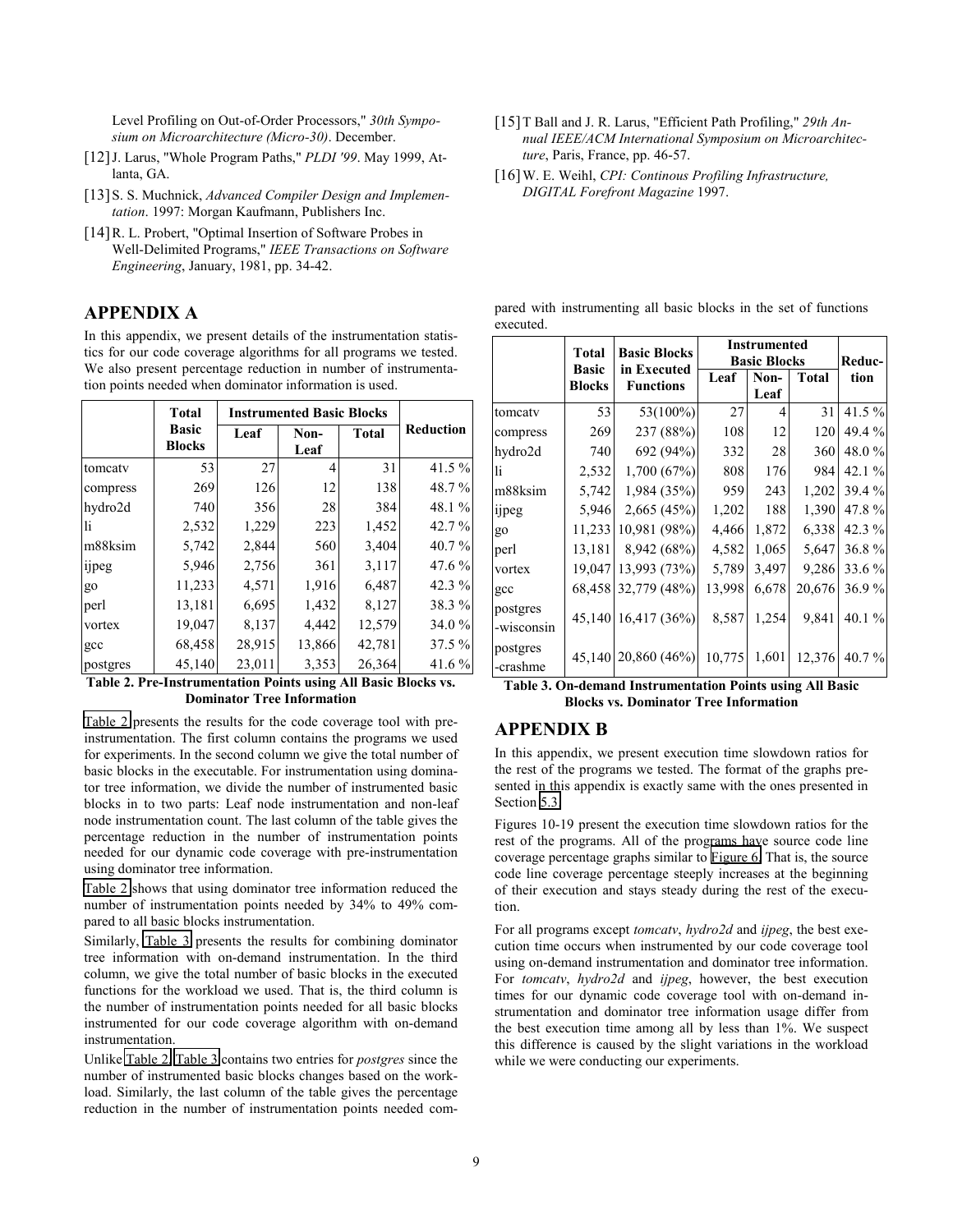

**Figure 10. Execution Time Slowdown Ratios for m88ksim** 



**Figure 11. Execution Time Slowdown Ratios for li** 



**Figure 12. Execution Time Slowdown Ratios for tomcatv** 



**Figure 13. Execution Time Slowdown Ratios for hydro2d** 



**Figure 14. Execution Time Slowdown Ratios for ijpeg** 



**Figure 15. Execution Time Slowdown Ratios for perl** 



**Figure 16. Execution Time Slowdown Ratios for vortex** 



**Figure 17. Execution Time Slowdown Ratios for go**